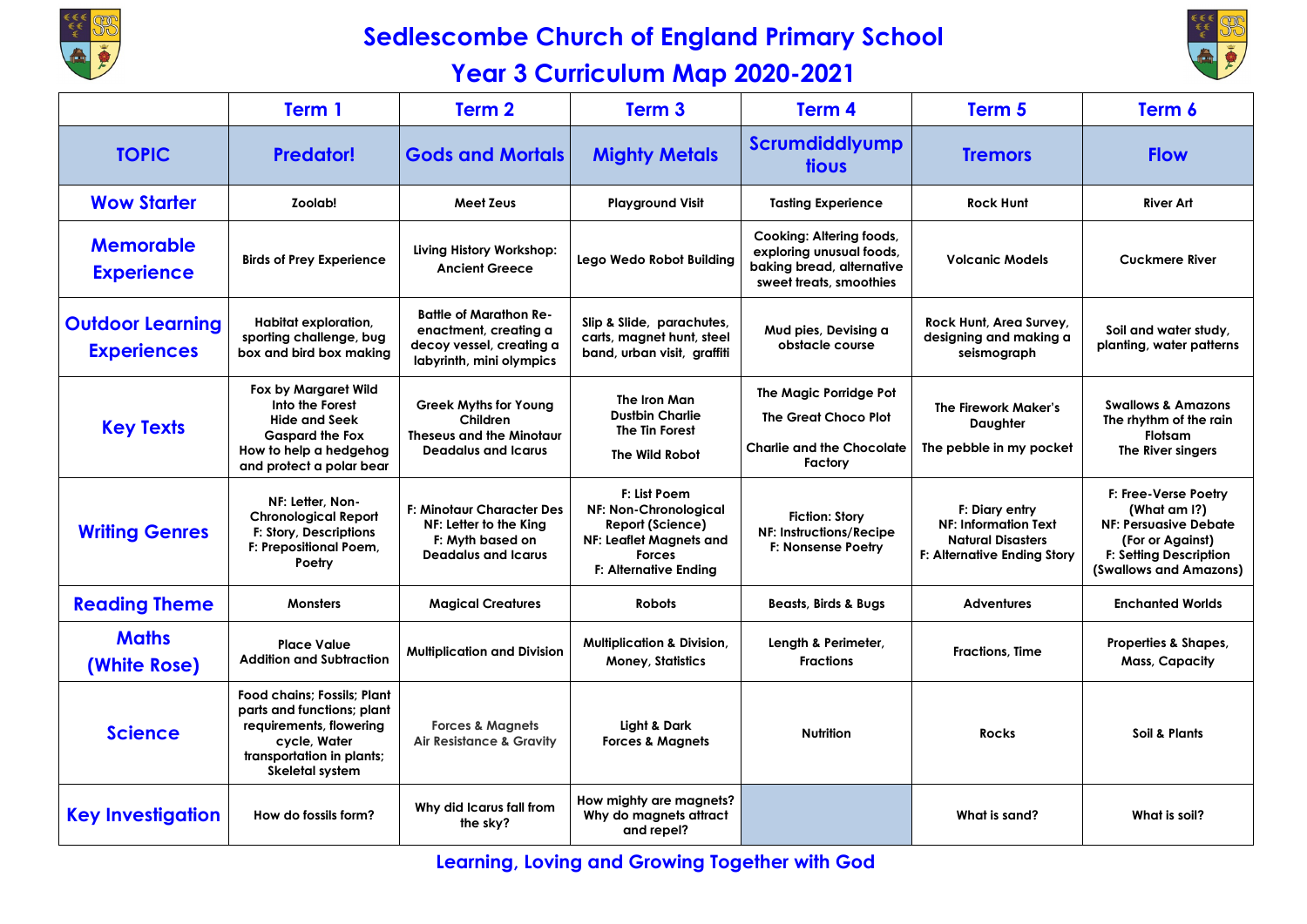## **Year 3 Curriculum Map 2020-2021**

| <b>TOPIC</b>                           | <b>Predator!</b>                 | <b>Gods and Mortals</b>                                                          | <b>Mighty Metals</b>                                                                                                                             | Scrumdiddlyump<br>tious                      | <b>Tremors</b>                               | <b>Flow</b>                                                                                                 |
|----------------------------------------|----------------------------------|----------------------------------------------------------------------------------|--------------------------------------------------------------------------------------------------------------------------------------------------|----------------------------------------------|----------------------------------------------|-------------------------------------------------------------------------------------------------------------|
| <b>Geography</b>                       | <b>Fieldwork; Using</b><br>maps  | <b>Ancient and modern</b><br>day Greece;<br>Geographical<br>features; Using maps | <b>Fieldwork</b>                                                                                                                                 | <b>Food miles and fair</b><br>trade          | <b>Volcanoes and</b><br>earthquakes          | Using maps;<br><b>Fieldwork; Water</b><br>cycle;                                                            |
| <b>History</b>                         |                                  | <b>Ancient Greece</b>                                                            |                                                                                                                                                  | Significant<br>Individuals-James<br>Lind     | Ancient Rome-<br>Pompeii                     | <b>Local History Study:</b><br>Fishing boat trade,<br>smugglers, pier,<br>development of<br><b>Hastings</b> |
| <b>Art and Design</b>                  | 3-D models                       | 3-D sculpture; Greek<br>art and design                                           | <b>Observational</b><br>drawing<br><b>Embossed pattern</b><br>and pictures;<br><b>Making jewellery</b>                                           | Sculpture                                    | Sculpture;<br>Photography                    | Painting                                                                                                    |
| <b>Design and</b><br><b>Technology</b> | Selecting and using<br>materials | <b>Moving parts;</b><br><b>Making models</b>                                     | <b>Product evaluation:</b><br><b>Research; Selecting</b><br>materials; Making<br>vehicles; Building an<br>iron man; Using<br>electrical circuits | <b>Cooking and</b><br>nutrition              | <b>Structures</b>                            | <b>Mechanical systems;</b><br><b>Structures</b>                                                             |
| <b>Music</b><br>(Charanga)             | <b>The Dragon Song</b>           | Let your Spirit Fly                                                              | <b>Three Little Birds</b>                                                                                                                        | Glockenspiel 1                               | <b>Bringing us Together</b>                  | <b>Reflect, Rewind and</b><br>Replay                                                                        |
| <b>Physical</b><br><b>Education</b>    | <b>Netball</b><br>Dance          | Hockey<br><b>Gymnastics</b>                                                      | Football<br>Dance                                                                                                                                | <b>Circuit Training</b><br><b>Gymnastics</b> | <b>Athletics</b><br>Swimming                 | <b>Rounders</b><br>Swimming                                                                                 |
| <b>Computing</b>                       | Coding                           | <b>Online Safety</b>                                                             | <b>Spreadsheets</b>                                                                                                                              | <b>Typing</b>                                | Email                                        | <b>Branching Databases</b>                                                                                  |
| <b>Online Safety</b>                   | Self-image & identity            | <b>Online Bullying</b>                                                           | <b>Online relationships</b><br><b>Online reputation</b>                                                                                          | <b>Health Wellbeing &amp;</b><br>Lifestyle   | <b>Managing Online</b><br><b>Information</b> | Copyright &<br>Ownership<br><b>Privacy &amp; Security</b>                                                   |

**Learning, Loving and Growing Together with God**